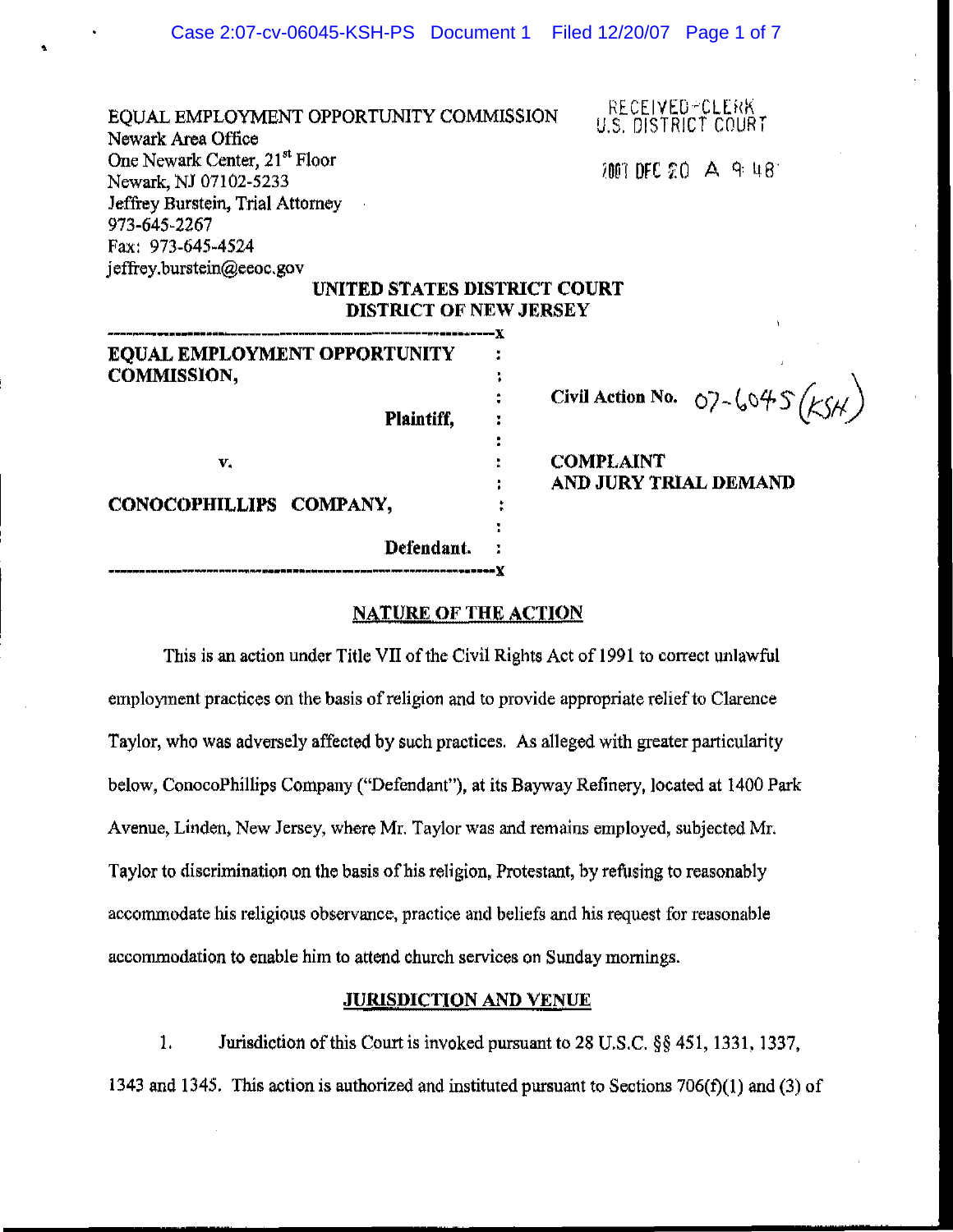Title VII of the Civil Rights Act of 1964, as amended, 42 U.S.C.  $\S$  $\S$ 2000e-5(f)(1) and (3), and pursuant to Section 102 of the Civil Rights Act of 1991, 42 U.S.C. §1981a.

2. The employment practices alleged to be unlawful were committed within the jurisdiction of the United States District Court for the District of New Jersey.

### **PARTIES**

3. Plaintiff, Equal Employment Opportunity Commission (the "Commission"), is the agency of the United States of America charged with the administration, interpretation, and enforcement of Title VII and is expressly authorized to bring this action by Sections 706  $(f)(1)$ and (3) of Title VII, 42 U.S.C.  $\S$  $\S$ 2000e -5 (f)(1) and (3).

4. At all relevant times, Defendant has been a Delaware corporation doing business in the State of New Jersey and the City of Linden, and has continuously had at least 15 employees.

5. At all relevant times, Defendant has continuously engaged in an industry affecting commerce within the meaning of Sections 701 (b), (g), and (h) of Title VII, 42 U.S.C. §§ 2000e (b), (g), and (h).

6. At all relevant times, Defendant employed Clarence Taylor.

# STATEMENT **OF** CLAIMS

7. More than thirty days prior to the institution of this lawsuit, Mr. Taylor filed a charge with the Commission alleging violations of Title VII based on conduct by Defendant. All conditions precedent to the institution of this lawsuit have been fulfilled.

8. Mr. Taylor has been employed as a Pipe Fitter at Defendant's Bayway Refmery in Linden, New Jersey since 1975.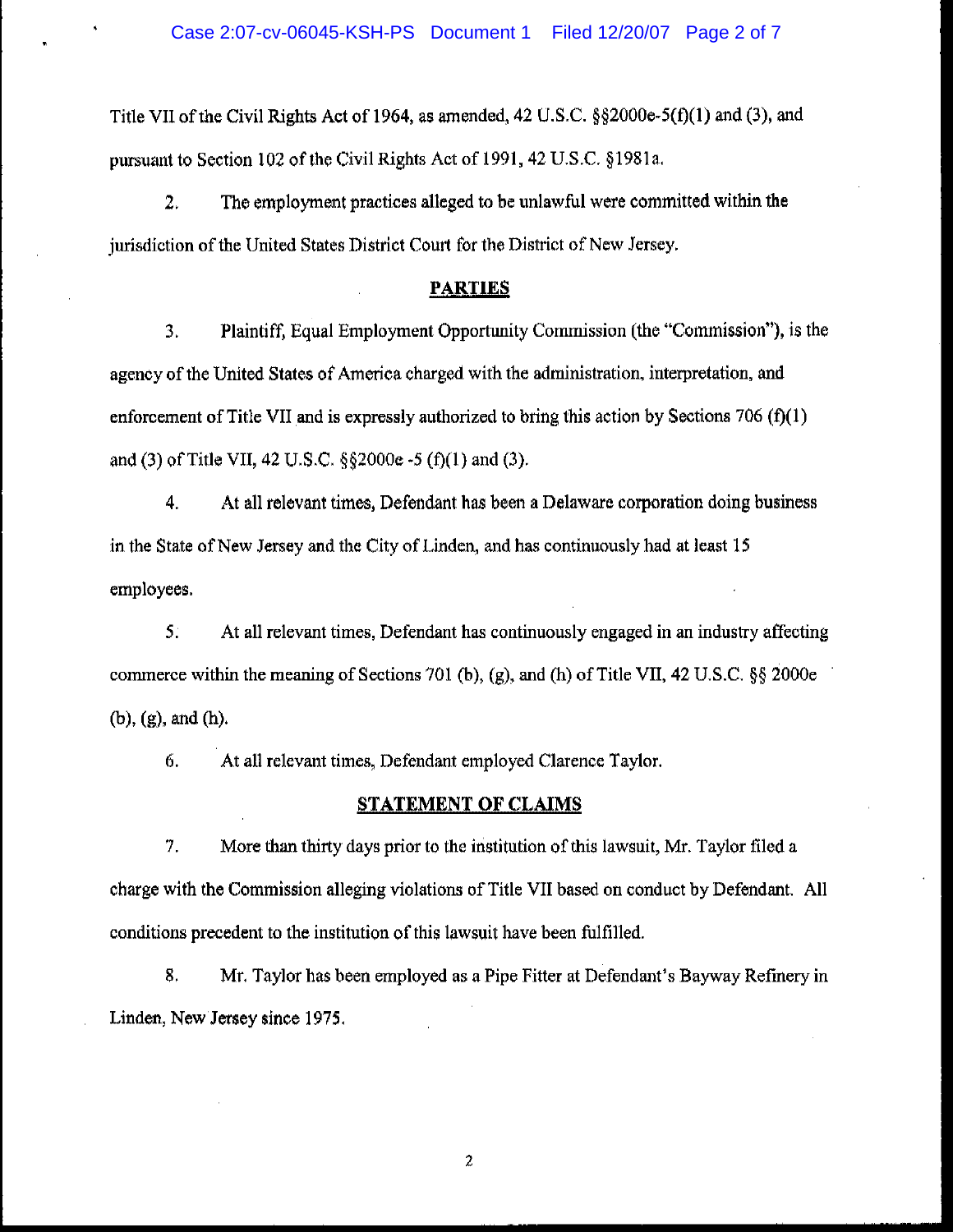9. Defendant acquired ownership and operation of the Bayway Refinery, and has employed Mr. Taylor, since 2002.

10. Mr. Taylor is a practicing Protestant who as part of his religious observance, practice and beliefs, had attended and continues to regularly attend religious services on Sundays at Grace Church in Howell, New Jersey, where he routinely performed, and continues to perform, various tasks for the Church for its Sunday services.

11. Until May 2006 Mr. Taylor had been working for many years at Defendant's Bayway Refinery on a work schedule that did not require that he work on Sundays, except for very infrequent, isolated occasions.

12. In 2006 Defendant engaged in unlawful employment practices at its Bayway Refinery in Linden, New Jersey, in violation of Sections 701(j) and 703(a) of Title VII, 42 U.S.C. §§ 2000e and 2000e-2. These practices included but were not limited to the following:

- a. In or around early May 2006 Defendant told Mr. Taylor that he was being forced to work a new 12-week shift that required him to work every Sunday from 6:00 a.m. through 6:00 p.m.;
- b. The new schedule would require that Mr. Taylor miss Sunday morning church services and would conflict with his religious observance, practice and beliefs;
- c. Soon after Defendant told Mr. Taylor that he would have to work the new shift that would conflict with his religious observance, practice and beliefs, Mr. Taylor met with a supervisor in his department and with Defendant's Labor Relations Coordinator and requested an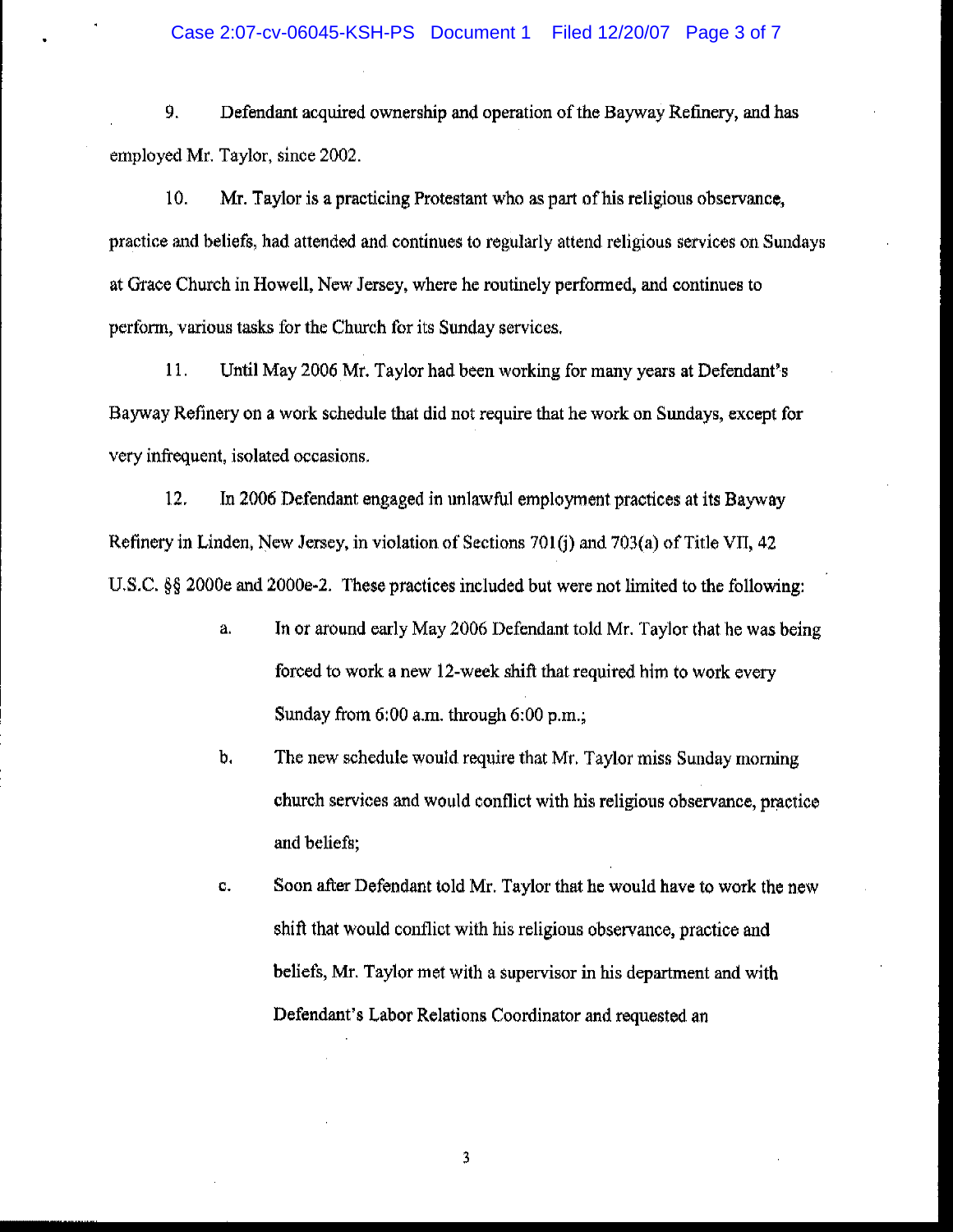accommodation by Defendant to allow him to attend church services on Sunday mornings;

- d. Defendant, through its representatives, told Mr. Taylor that his only option was to request permission from his supervisor to take a full 12 hours of vacation time on Sunday, who would have to approve each such request, and that if he did not attend work on a Sunday without such a preapproved vacation day, he could be fired;
- e. Despite the fact that his accrued vacation time would have been depleted by taking off each Sunday during this shift assigmnent, Mr. Taylor requested to take off Sundays using vacation days;
- f. Defendant granted Mr. Taylor's first two requests to take off Sundays using vacation days, but rejected Mr. Taylor's third request and required Mr. Taylor to work on Sunday despite Mr. Taylor's request for a reasonable accommodation for his religious observation, practice and beliefs;
- g. Mr. Taylor worked on Sundays for the remaining two months in the 12 week shift and was unable to attend the Sunday church services he had previously routinely attended;
- h. Defendant did not engage in any interactive process with Mr. Taylor to attempt to accommodate his religious observance, practice and beliefs, as required by Title VII;
- i. Defendant did not reasonably accommodate Mr. Taylor's religious observance, practice and beliefs, as required by Title VII.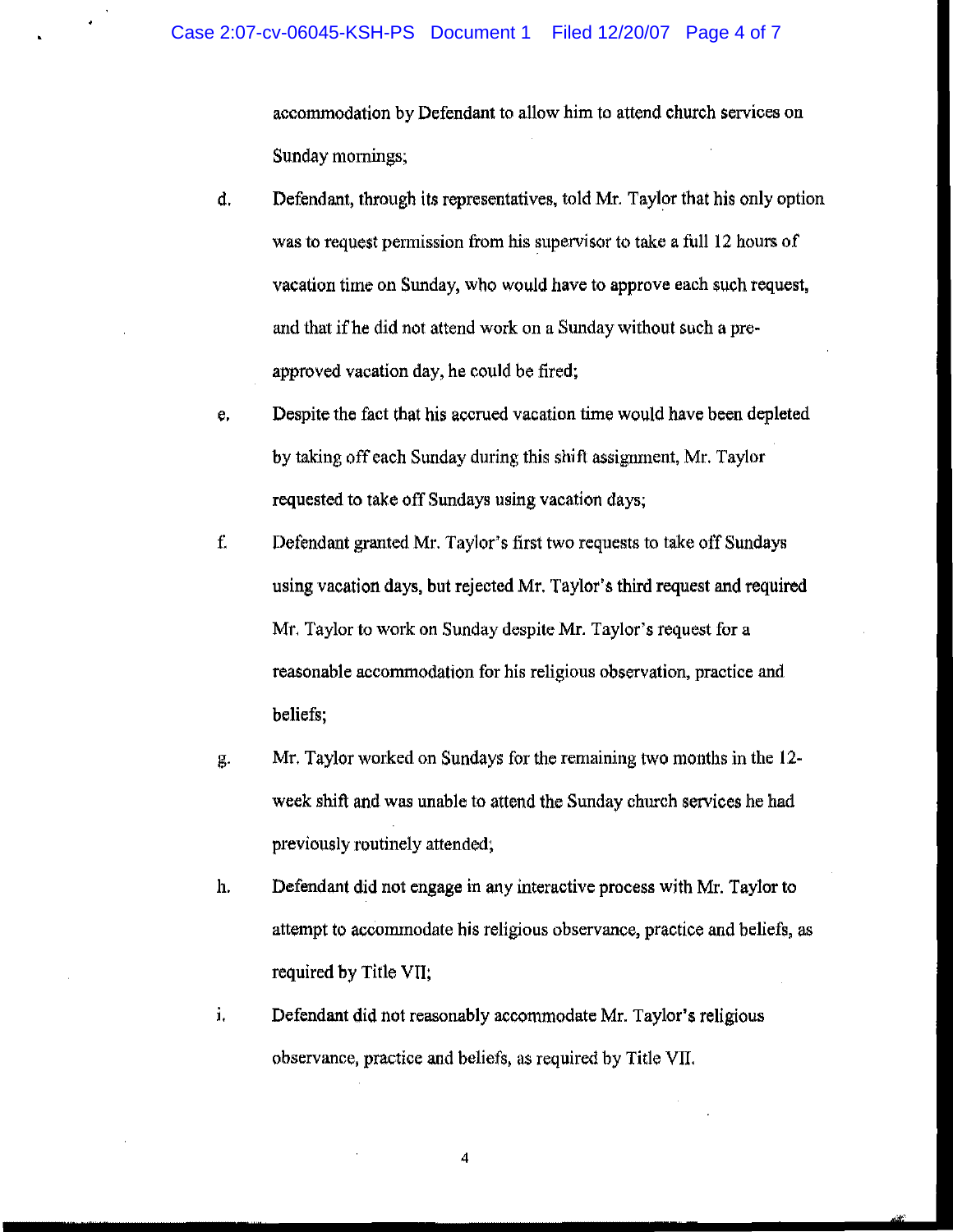13. The effect of the practices complained of in paragraph 12 above has been to deprive Mr. Taylor of equal employment opportunities and otherwise adversely affect Mr. Taylor's status as an employee because of his religion, and has caused him injury and damages.

14. The unlawful employment practices complained of in paragraph 12 above were intentional.

15. The Wllawful employment practices complained of in paragraph 12 above were done with malice or with reckless indifference to the federally protected rights of Mr. Taylor.

#### **PRAYER FOR RELIEF**

Therefore, the Commission respectfully requests that this Court:

A. Grant a permanent injunction enjoining Defendant, its officers, successors, assigns, and all persons in active concert or participation with them, from failing to provide reasonable accommodations to its employees for their religious observations, practices and beliefs, and enjoining Defendant, its officers, successors, assigns, and all persons in active concert or participation with them, from engaging in any other employment practice which discriminates on the basis of religion.

B. Order Defendant, its officers, successors, assigns, and all persons in active concert or participation with them, to institute and carry out policies, practices, and programs which provide equal opportunities and reasonable accommodations for employees for their religious observations, practices and beliefs and which eradicate the effects of its unlawful employment practices.

C. Order Defendant, its officers, successors, assigns, and all persons in active concert or participation with them, to make whole Mr. Taylor by providing appropriate back pay with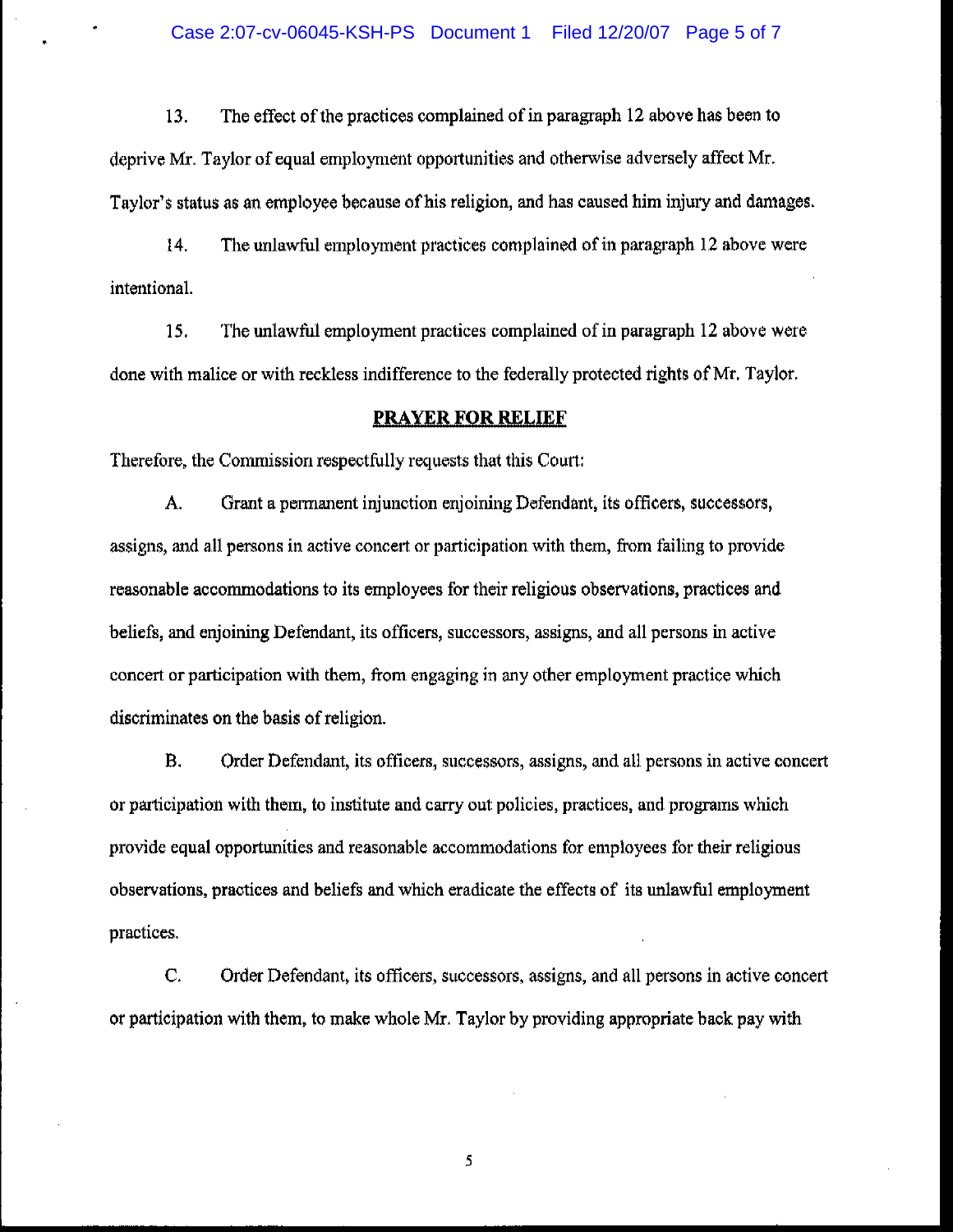#### Case 2:07-cv-06045-KSH-PS Document 1 Filed 12/20/07 Page 6 of 7

prejudgment interest, in amounts to be detennined at trial, and other affirmative relief necessary to eradicate the effects of its unlawful employment practices.

D. Order Defendant, its officers, successors, assigns, and all persons in active concert or participation with thern, to make whole Mr. Taylor by providing compensation for nonpecuniary losses resulting from the unlawful employment practices described above, including but not limited to emotional pain, suffering, inconvenience, loss of enjoyment of life, and humiliation, in amounts to be determined at trial.

E. Order Defendant, its officers, successors, assigns, and all persons in active concert or participation with them, to pay Mr. Taylor punitive damages for their malicious and reckless conduct described above, in amounts to be determined at trial.

F. Grant such further relief as the Court deems necessary and proper in the public interest.

H. Award the Commission its costs in this action.